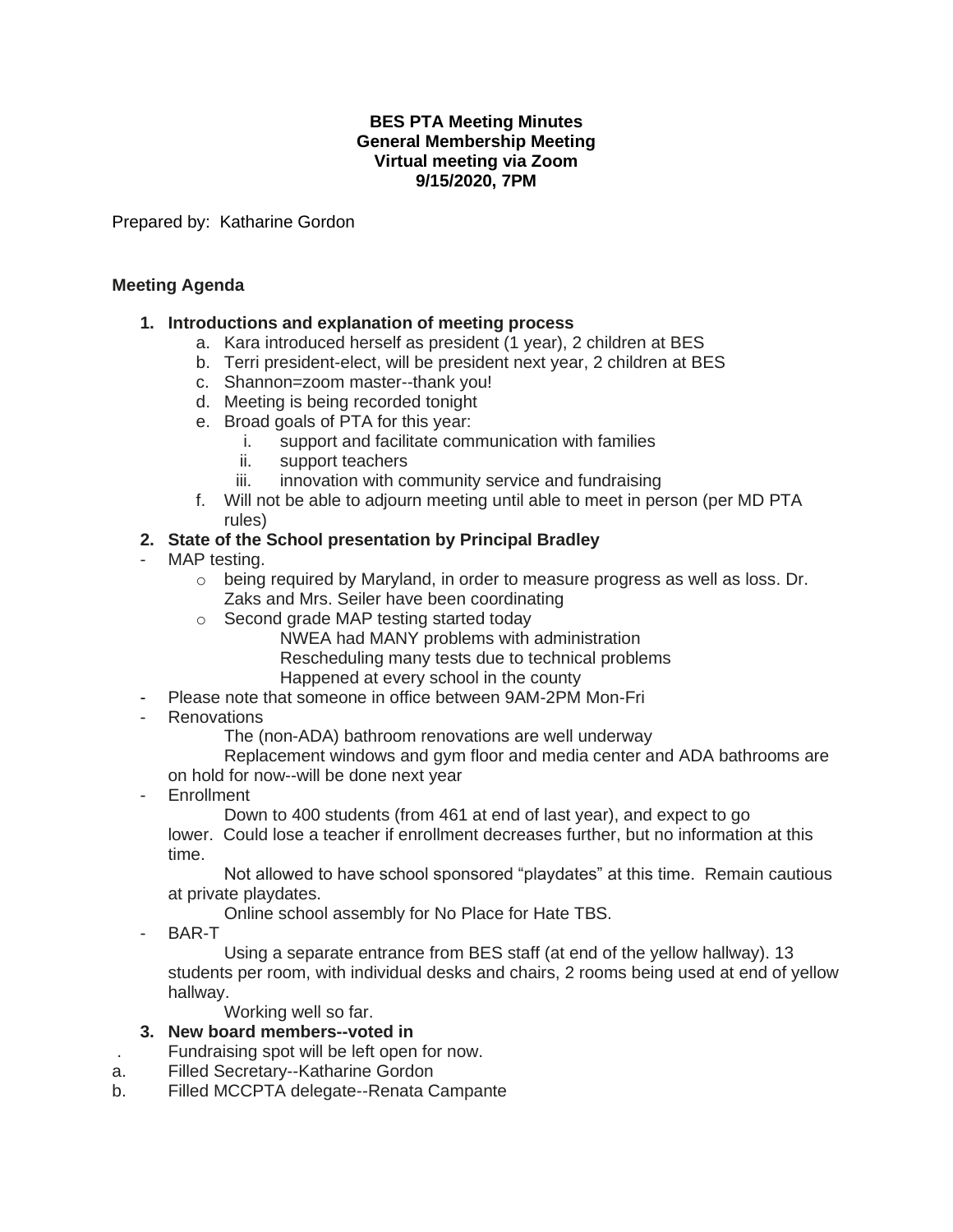.Setareh Ghandehari made motion to approve. Kristin Regen seconded. 94% voted yes, 6% abstained

## **4. [2020/2021 BES PTA Draft Budget](http://links.atozconnect.com/ls/click?upn=7Im66JXbG3mWs-2B98Hb5Nk-2B6OtsbYAMiBwEjJnH8Lb1haq6t-2BjFM9yHcOs-2F07R2aoYI7sunDfCIuNHQg8JiMYZfpi4X2u01sqE9fjIaWg1sYfjkEeFN9gm6Kvy-2BBhIMMJay-2Bs4-2FlgVAboo3vcYK1oFDBh2C-2BSgHIxKBfRhonEX76hUdjgdN2EbQhq8ORYNpLHbO7s-2BoKr67iVY0Hm3F3HSA-3D-3D3pbR_vyxB5cbaFsRaxJhqumq3iDFXG-2BHF2yL98EMXlR-2BJxKBBULivSaZrz-2BwtZmxX3Fjc70T-2FGtPkSMHstMepbj-2BmyIa538AME222A0dOlBbE5F6ofCi9be9tu5AQbCYDbpgIpEpFFufqc4kg1gy8D-2FSVAyL-2BpCICdPVnpPs1RzFmA7qumVKGT5kNaO-2BeoLIFqalrIS33kH6cZpQ-2Fhv6MWWRWelyC4PDBLseS3fMhEc7DmD1qEEhNkwgigR9Gtw5WmheojQSNGX5TpU87NKEEJey0LjeQPEn8W-2FoPan2ie8ytJS49XuLX-2FWoSQ0-2BIG5FDWteUVDw7PpIB0BWzkTYJW6uX9YryLdFB010pHrjM6peu9X2q5A2AH6Jvdi3X79Ty5FQaoANGJWGzAvea9L71Lw4y4ESrIdGIzGzKmvc-2Fws1Jb9C2F5TMrfyKbpobXUKwrzPaxf1O914GkHHRY19fO1GPHQ-3D-3D)--approved**

. Budget philosophy for 2020/2021

.Only fundraise for things we can reasonably anticipate

i.Need to remain flexible to support unprecedented needs

ii.Surplus income every year that we have been trying to decrease for years

iii.Inequalities in MoCo, with BES getting a large share of resources. Feel some responsibility to support those with less resources within the county

iv.Fundraising:

- 1. Predicting no auction, no fun run, no mayfair (will adjust in the Spring if changes)
- 2. Will ask parents to contribute to a fund if want to donate money this year

v.Increased expenses:

- 1. COVID discretionary relief fund to Grant category
- 2. COVID student and family support fund
- 3. COVID teacher and school support fund
- 4. Equity Fund for community support

vi.Planning to have an online variety show, and possibly drama club show vii.Added expenses and decreased fundraising will cut down on current income surplus

- 1. Approximately **\$47,700** surplus on 9/15/20
- 2. Net income this year will be -\$45,750.
- 3. Projected surplus at the end of the year=~**\$2000**

a. PTA will be asking for room parents and treasurers to alleviate some of the burden on teachers

b. Fundraising through P4SS or through AtoZ? Not certain yet--reviewing agreements with the different companies to determine who

c. Kevin Kenney moved to approve budget, Laurie Blunt seconded. 100% approved the budget

## **5. COVID Working Group update**

- . 22 members, focus on maintaining social connections
- a. Plan to partner with room parents

# **6. Report from VP for Community Service (Mia Morrison)**

First event this past weekend (great job!!)

.Kindworks partnered for musical instrument drive

i.Received 27 musical instruments in total, that will go to students in montgomery county that otherwise may not have the opportunity

ii.Thanks to the clubhouse for housing the drive, and thanks to everyone who donated!

\_\_\_\_\_\_\_\_\_\_\_\_\_\_\_\_\_\_\_\_\_\_\_\_\_\_\_\_\_\_\_\_\_\_\_\_\_\_\_\_\_\_\_\_\_\_\_\_\_\_\_\_\_\_\_\_\_\_\_\_\_\_

## **7. Other business**

. Join PTA at atozconnect.com

Due to MDPTA requirements, in-person gathering needed to officially pass motions and adjourn meeting. Meeting adjourned on Sunday September 20 at 5:30PM with 13 members in attendance at BES field.

13 Attending voting members:

Ravina Claussen Katharine Gordon